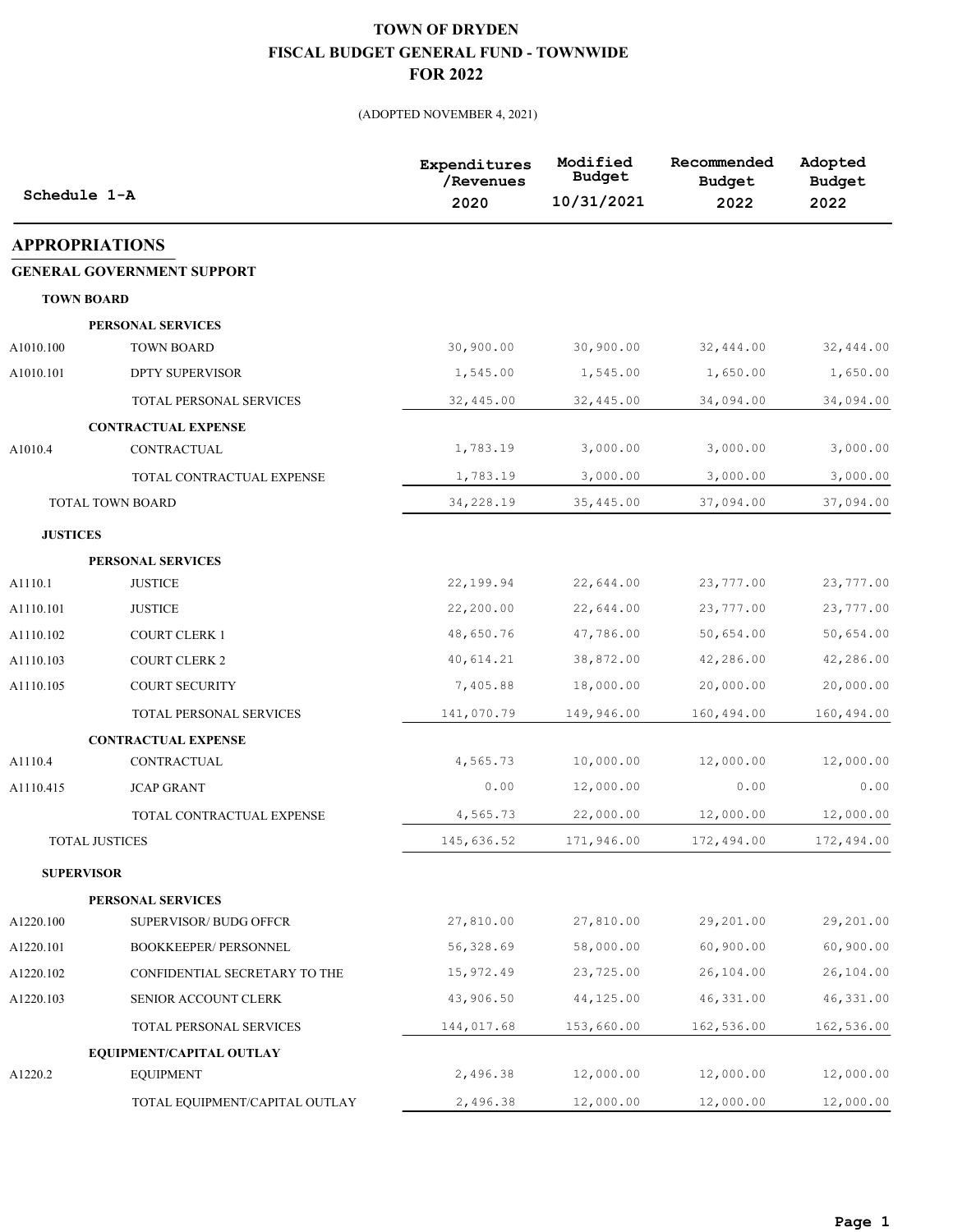| Schedule 1-A      |                                      | Expenditures<br>/Revenues | Modified<br>Budget | Recommended<br><b>Budget</b> | Adopted<br><b>Budget</b> |
|-------------------|--------------------------------------|---------------------------|--------------------|------------------------------|--------------------------|
|                   |                                      | 2020                      | 10/31/2021         | 2022                         | 2022                     |
|                   | <b>CONTRACTUAL EXPENSE</b>           |                           |                    |                              |                          |
| A1220.402         | <b>NEWSLETTER</b>                    | 0.00                      | 0.00               | 500.00                       | 500.00                   |
| A1220.450         | CONTRACTUAL MISC                     | 4,004.28                  | 3,000.00           | 3,000.00                     | 3,000.00                 |
| A1220.451         | OFFICE SUPPLIES                      | 1,231.96                  | 2,500.00           | 2,500.00                     | 2,500.00                 |
| A1220.453         | <b>MILEAGE</b>                       | 0.00                      | 0.00               | 1,000.00                     | 1,000.00                 |
| A1220.454         | <b>TRAVEL</b>                        | 1,259.05                  | 494.00             | 2,000.00                     | 2,000.00                 |
| A1220.455         | TRAINING/COLLEGE                     | 1,600.00                  | 1,606.00           | 2,000.00                     | 2,000.00                 |
|                   | TOTAL CONTRACTUAL EXPENSE            | 8,095.29                  | 7,600.00           | 11,000.00                    | 11,000.00                |
|                   | <b>TOTAL SUPERVISOR</b>              | 154,609.35                | 173,260.00         | 185,536.00                   | 185,536.00               |
|                   | <b>INDEPENDENT AUDIT</b>             |                           |                    |                              |                          |
|                   | <b>CONTRACTUAL EXPENSE</b>           |                           |                    |                              |                          |
| A1320.4           | <b>INDEPENDENT AUDIT</b>             | 0.00                      | 20,000.00          | 15,000.00                    | 15,000.00                |
| A1320.41          | HUMAN RESOURCES                      | 0.00                      | 5,000.00           | 0.00                         | 0.00                     |
|                   | TOTAL CONTRACTUAL EXPENSE            | 0.00                      | 25,000.00          | 15,000.00                    | 15,000.00                |
|                   | TOTAL INDEPENDENT AUDIT              | 0.00                      | 25,000.00          | 15,000.00                    | 15,000.00                |
|                   | <b>RECEIVER OF TAXES &amp; ASSMT</b> |                           |                    |                              |                          |
|                   | PERSONAL SERVICES                    |                           |                    |                              |                          |
| A1330.100         | RECEIVER OF TAXES & ASSMT            | 22,659.75                 | 23, 113.00         | 24,269.00                    | 24,269.00                |
| A1330.101         | DPTY RECEIVER OF TAXES & ASSMT       | 18,280.16                 | 18,829.00          | 19,959.00                    | 19,959.00                |
| A1330.102         | <b>SEASONAL HELP</b>                 | 5,238.16                  | 5,500.00           | 5,720.00                     | 5,720.00                 |
|                   | TOTAL PERSONAL SERVICES              | 46,178.07                 | 47,442.00          | 49,948.00                    | 49,948.00                |
|                   | EQUIPMENT/CAPITAL OUTLAY             |                           |                    |                              |                          |
| A1330.2           | <b>EQUIPMENT</b>                     | 0.00                      | 1,040.00           | 1,081.00                     | 1,081.00                 |
|                   | TOTAL EQUIPMENT/CAPITAL OUTLAY       | 0.00                      | 1,040.00           | 1,081.00                     | 1,081.00                 |
|                   | <b>CONTRACTUAL EXPENSE</b>           |                           |                    |                              |                          |
| A1330.4           | CONTRACTUAL                          | 5, 112.18                 | 6,096.00           | 6,340.00                     | 6,340.00                 |
|                   | TOTAL CONTRACTUAL EXPENSE            | 5, 112.18                 | 6,096.00           | 6,340.00                     | 6,340.00                 |
|                   | TOTAL RECEIVER OF TAXES & ASSMT      | 51,290.25                 | 54,578.00          | 57,369.00                    | 57,369.00                |
| <b>TOWN CLERK</b> |                                      |                           |                    |                              |                          |
|                   | PERSONAL SERVICES                    |                           |                    |                              |                          |
| A1410.100         | <b>TOWN CLERK</b>                    | 36,049.86                 | 36,771.00          | 38,610.00                    | 38,610.00                |
| A1410.101         | DPTY TOWN CLERK                      | 18,399.02                 | 18,829.00          | 19,959.00                    | 19,959.00                |
| A1410.102         | DPTY TOWN CLERK                      | 1,480.53                  | 3,000.00           | 3,120.00                     | 3,120.00                 |
|                   | TOTAL PERSONAL SERVICES              | 55, 929.41                | 58,600.00          | 61,689.00                    | 61,689.00                |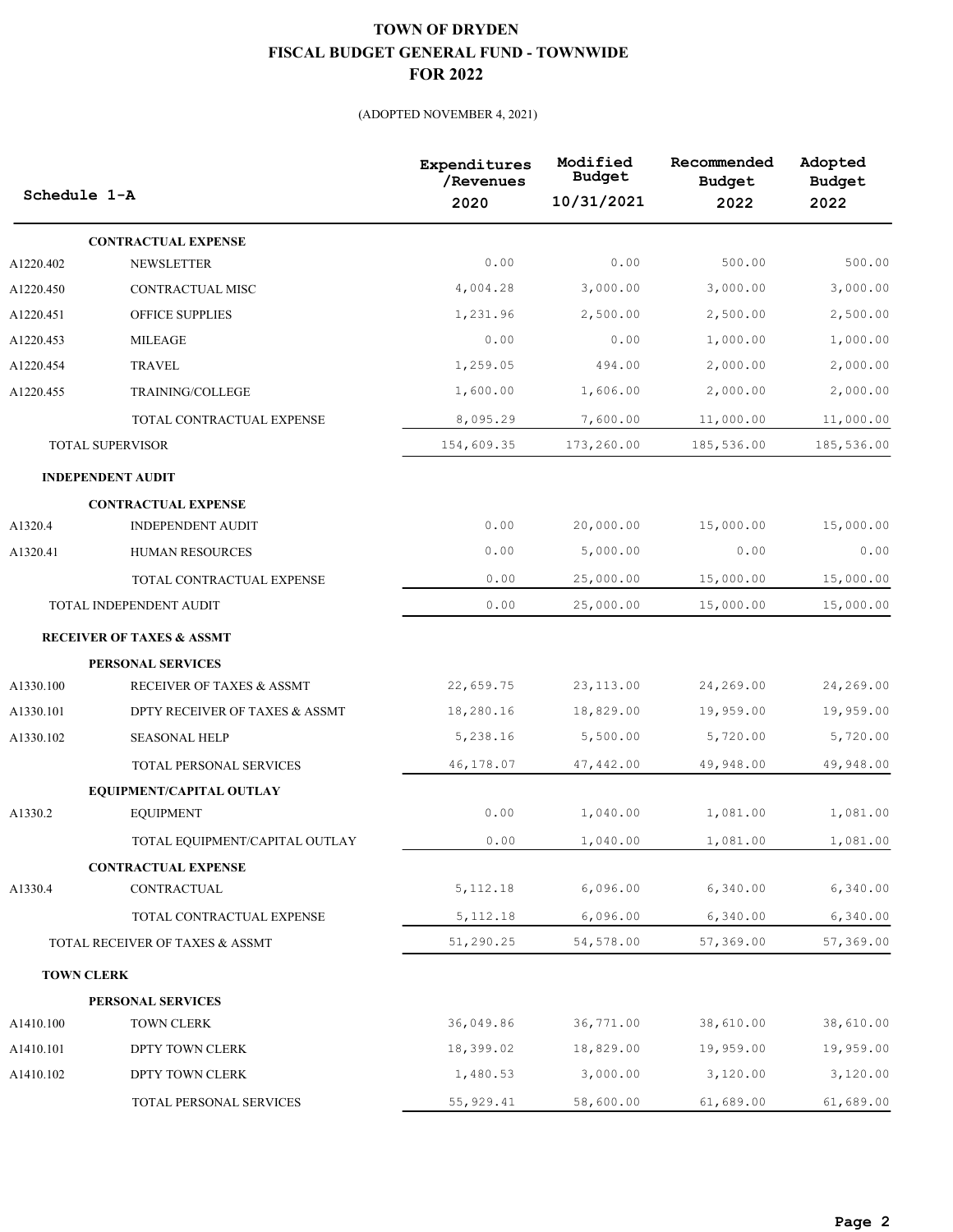|              | Schedule 1-A                                 | Expenditures<br>/Revenues<br>2020 | Modified<br><b>Budget</b><br>10/31/2021 | Recommended<br><b>Budget</b><br>2022 | Adopted<br><b>Budget</b><br>2022 |
|--------------|----------------------------------------------|-----------------------------------|-----------------------------------------|--------------------------------------|----------------------------------|
|              |                                              |                                   |                                         |                                      |                                  |
| A1410.2      | EQUIPMENT/CAPITAL OUTLAY<br><b>EQUIPMENT</b> | 0.00                              | 1,040.00                                | 1,081.00                             | 1,081.00                         |
|              |                                              | 0.00                              | 1,040.00                                | 1,081.00                             | 1,081.00                         |
|              | TOTAL EQUIPMENT/CAPITAL OUTLAY               |                                   |                                         |                                      |                                  |
| A1410.4      | <b>CONTRACTUAL EXPENSE</b><br>CONTRACTUAL    | 5,328.97                          | 5,560.00                                | 5,782.00                             | 5,782.00                         |
|              | TOTAL CONTRACTUAL EXPENSE                    | 5,328.97                          | 5,560.00                                | 5,782.00                             | 5,782.00                         |
|              | TOTAL TOWN CLERK                             | 61,258.38                         | 65,200.00                               | 68,552.00                            | 68,552.00                        |
|              |                                              |                                   |                                         |                                      |                                  |
| <b>LEGAL</b> |                                              |                                   |                                         |                                      |                                  |
| A1420.402    | <b>CONTRACTUAL EXPENSE</b><br>LEGAL          | 25,984.10                         | 50,000.00                               | 50,000.00                            | 50,000.00                        |
|              | TOTAL CONTRACTUAL EXPENSE                    | 25,984.10                         | 50,000.00                               | 50,000.00                            | 50,000.00                        |
|              | <b>TOTAL LEGAL</b>                           | 25,984.10                         | 50,000.00                               | 50,000.00                            | 50,000.00                        |
|              |                                              |                                   |                                         |                                      |                                  |
|              | <b>PERSONNEL</b>                             |                                   |                                         |                                      |                                  |
| A1430.1      | PERSONAL SERVICES<br><b>GENERAL TIME</b>     | 22,716.79                         | 10,000.00                               | 14,000.00                            | 14,000.00                        |
|              |                                              |                                   |                                         |                                      |                                  |
|              | TOTAL PERSONAL SERVICES                      | 22,716.79                         | 10,000.00                               | 14,000.00                            | 14,000.00                        |
|              | TOTAL PERSONNEL                              | 22,716.79                         | 10,000.00                               | 14,000.00                            | 14,000.00                        |
|              | <b>ENGINEERING</b>                           |                                   |                                         |                                      |                                  |
|              | <b>CONTRACTUAL EXPENSE</b>                   |                                   |                                         |                                      |                                  |
| A1440.4      | CONTRACTUAL                                  | 0.00                              | 5,000.00                                | 5,000.00                             | 5,000.00                         |
|              | TOTAL CONTRACTUAL EXPENSE                    | 0.00                              | 5,000.00                                | 5,000.00                             | 5,000.00                         |
|              | TOTAL ENGINEERING                            | 0.00                              | 5,000.00                                | 5,000.00                             | 5,000.00                         |
|              | <b>RECORDS MANAGEMENT</b>                    |                                   |                                         |                                      |                                  |
|              | PERSONAL SERVICES                            |                                   |                                         |                                      |                                  |
| A1460.1      | PERSONAL SERVICES                            | 4,119.93                          | 4,202.00                                | 4,412.00                             | 4,412.00                         |
| A1460.101    | RECORDS MANAGEMENT                           | 1,480.54                          | 3,900.00                                | 4,056.00                             | 4,056.00                         |
|              | TOTAL PERSONAL SERVICES                      | 5,600.47                          | 8,102.00                                | 8,468.00                             | 8,468.00                         |
|              | EQUIPMENT/CAPITAL OUTLAY                     |                                   |                                         |                                      |                                  |
| A1460.2      | <b>EQUIPMENT</b>                             | 0.00                              | 500.00                                  | 500.00                               | 500.00                           |
|              | TOTAL EQUIPMENT/CAPITAL OUTLAY               | 0.00                              | 500.00                                  | 500.00                               | 500.00                           |
|              | <b>CONTRACTUAL EXPENSE</b>                   |                                   |                                         |                                      |                                  |
| A1460.401    | CONTRACTUAL                                  | 4,675.00                          | 8,175.00                                | 5,500.00                             | 5,500.00                         |
|              | TOTAL CONTRACTUAL EXPENSE                    | 4,675.00                          | 8,175.00                                | 5,500.00                             | 5,500.00                         |
|              | TOTAL RECORDS MANAGEMENT                     | 10,275.47                         | 16,777.00                               | 14,468.00                            | 14,468.00                        |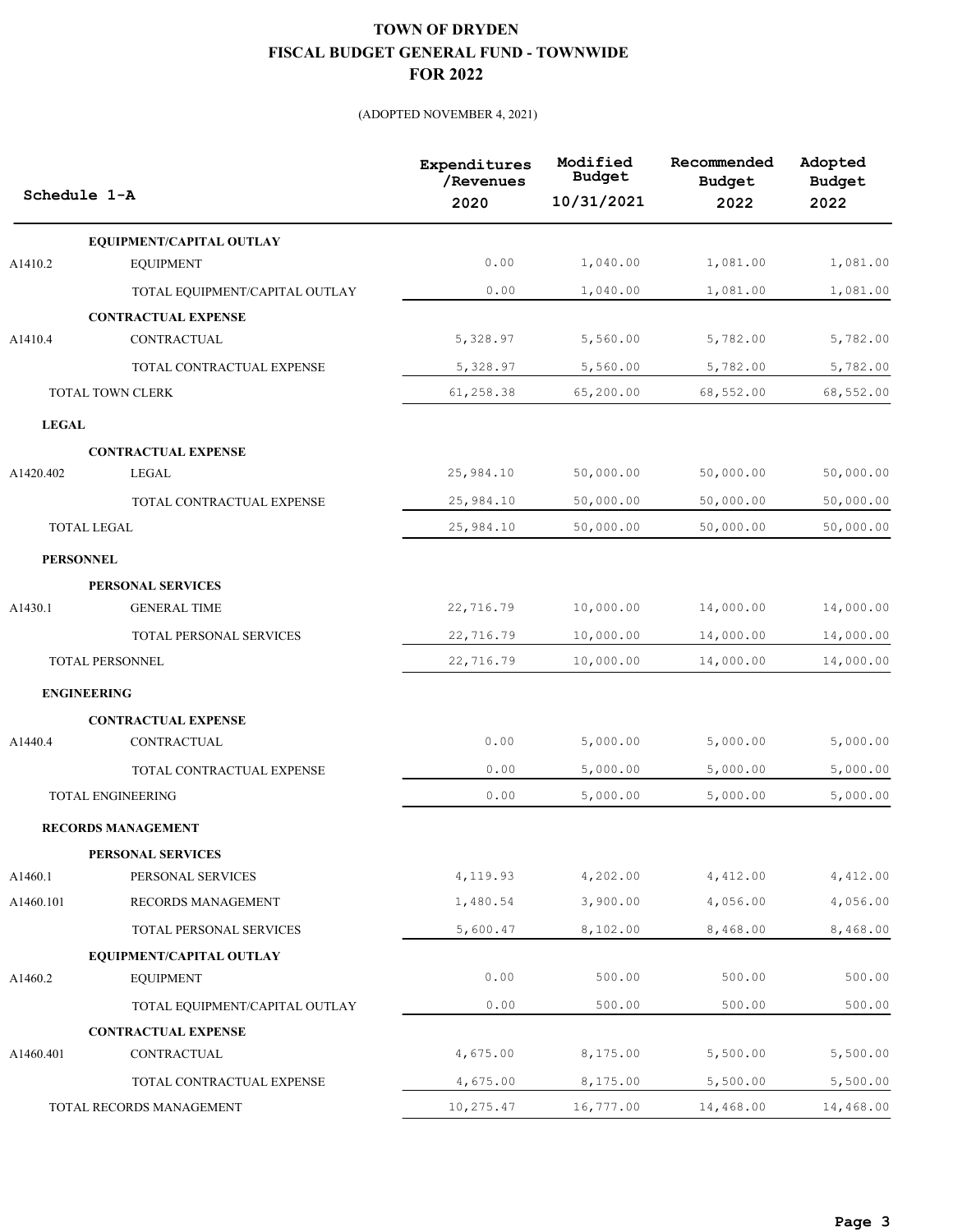| Schedule 1-A     |                                | Expenditures<br>/Revenues<br>2020 | Modified<br>Budget<br>10/31/2021 | Recommended<br><b>Budget</b><br>2022 | Adopted<br><b>Budget</b><br>2022 |
|------------------|--------------------------------|-----------------------------------|----------------------------------|--------------------------------------|----------------------------------|
|                  | <b>PUBLIC WORKS</b>            |                                   |                                  |                                      |                                  |
|                  | PERSONAL SERVICES              |                                   |                                  |                                      |                                  |
| A1490.1          | <b>PUBLIC WORKS</b>            | 110,965.37                        | 125,000.00                       | 135,000.00                           | 135,000.00                       |
| A1490.110        | PERSONAL SERV OT               | 13.78                             | 3,000.00                         | 3,000.00                             | 3,000.00                         |
| A1490.111        | <b>BENEFIT</b>                 | 34,009.69                         | 30,000.00                        | 30,000.00                            | 30,000.00                        |
|                  | <b>TOTAL PERSONAL SERVICES</b> | 144,988.84                        | 158,000.00                       | 168,000.00                           | 168,000.00                       |
|                  | EQUIPMENT/CAPITAL OUTLAY       |                                   |                                  |                                      |                                  |
| A1490.2          | <b>EQUIPMENT</b>               | 92,000.00                         | 70,000.00                        | 85,000.00                            | 85,000.00                        |
|                  | TOTAL EQUIPMENT/CAPITAL OUTLAY | 92,000.00                         | 70,000.00                        | 85,000.00                            | 85,000.00                        |
|                  | <b>CONTRACTUAL EXPENSE</b>     |                                   |                                  |                                      |                                  |
| A1490.4          | <b>CONTRACTUAL</b>             | 13,833.74                         | 25,400.00                        | 25,400.00                            | 25,400.00                        |
| A1490.403        | <b>CLEANING</b>                | 17,310.00                         | 25,000.00                        | 25,000.00                            | 25,000.00                        |
| A1490.41         | <b>DPW FUEL</b>                | 2,017.10                          | 4,000.00                         | 4,000.00                             | 4,000.00                         |
| A1490.42         | PLANNING DEPT FUEL             | 60.83                             | 600.00                           | 600.00                               | 600.00                           |
| A1490.43         | RECREATION DEPT FUEL           | 77.46                             | 600.00                           | 600.00                               | 600.00                           |
|                  | TOTAL CONTRACTUAL EXPENSE      | 33,299.13                         | 55,600.00                        | 55,600.00                            | 55,600.00                        |
|                  | <b>TOTAL PUBLIC WORKS</b>      | 270, 287.97                       | 283,600.00                       | 308,600.00                           | 308,600.00                       |
| <b>BUILDINGS</b> |                                |                                   |                                  |                                      |                                  |
|                  | EQUIPMENT/CAPITAL OUTLAY       |                                   |                                  |                                      |                                  |
| A1620.202        | DPW/EQUIPMENT                  | 0.00                              | 1,500.00                         | 1,500.00                             | 1,500.00                         |
|                  | TOTAL EQUIPMENT/CAPITAL OUTLAY | 0.00                              | 1,500.00                         | 1,500.00                             | 1,500.00                         |
|                  | <b>CONTRACTUAL EXPENSE</b>     |                                   |                                  |                                      |                                  |
| A1620.401        | DPW PURCHASES FOR TOWN HALL    | 37,242.03                         | 57,500.00                        | 10,000.00                            | 10,000.00                        |
| A1620.402        | <b>UTILITIES</b>               | 17,262.96                         | 17,000.00                        | 20,000.00                            | 20,000.00                        |
| A1620.403        | <b>SOLAR LIBERTY</b>           | 4,275.84                          | 4,260.00                         | 4,260.00                             | 4,260.00                         |
|                  | TOTAL CONTRACTUAL EXPENSE      | 58,780.83                         | 78,760.00                        | 34,260.00                            | 34,260.00                        |
|                  | <b>TOTAL BUILDINGS</b>         | 58,780.83                         | 80,260.00                        | 35,760.00                            | 35,760.00                        |
|                  | <b>COMMUNITY CENTERS</b>       |                                   |                                  |                                      |                                  |
|                  | <b>CONTRACTUAL EXPENSE</b>     |                                   |                                  |                                      |                                  |
| A1630.4          | JR. FIRE ACADEMY               | 0.00                              | 1,800.00                         | 1,800.00                             | 1,800.00                         |
|                  | TOTAL CONTRACTUAL EXPENSE      | 0.00                              | 1,800.00                         | 1,800.00                             | 1,800.00                         |
|                  | TOTAL COMMUNITY CENTERS        | 0.00                              | 1,800.00                         | 1,800.00                             | 1,800.00                         |
|                  | <b>CENTRAL STOREROOM</b>       |                                   |                                  |                                      |                                  |
|                  | <b>CONTRACTUAL EXPENSE</b>     |                                   |                                  |                                      |                                  |
| A1660.401        | OFFICE SUPPLIES                | 6,067.38                          | 9,000.00                         | 9,000.00                             | 9,000.00                         |
|                  | TOTAL CONTRACTUAL EXPENSE      | 6,067.38                          | 9,000.00                         | 9,000.00                             | 9,000.00                         |
|                  | TOTAL CENTRAL STOREROOM        | 6,067.38                          | 9,000.00                         | 9,000.00                             | 9,000.00                         |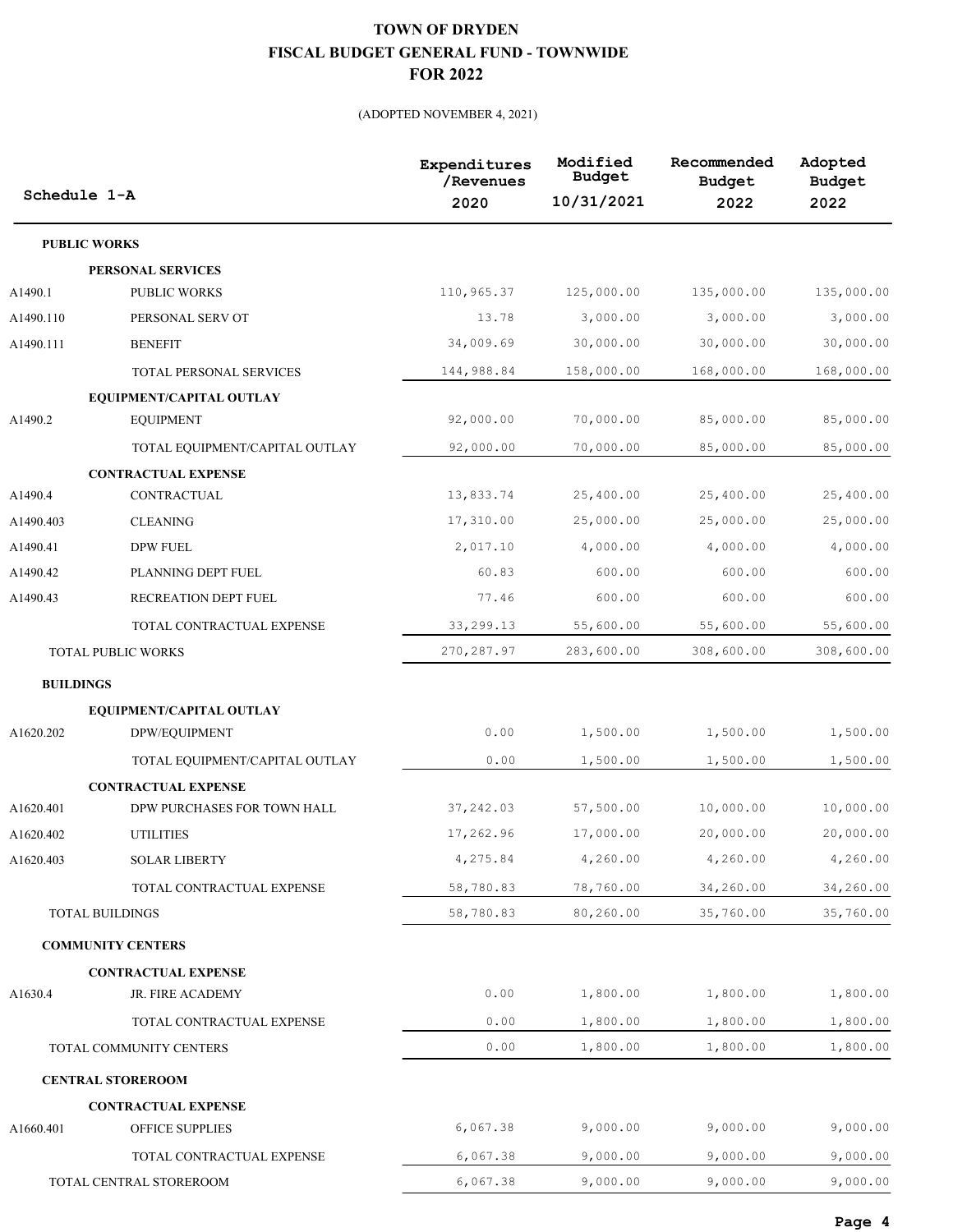| Schedule 1-A         |                                     | Expenditures<br>/Revenues<br>2020 | Modified<br><b>Budget</b><br>10/31/2021 | Recommended<br><b>Budget</b><br>2022 | Adopted<br><b>Budget</b><br>2022 |
|----------------------|-------------------------------------|-----------------------------------|-----------------------------------------|--------------------------------------|----------------------------------|
|                      | <b>CENTRAL PRINTING AND MAILING</b> |                                   |                                         |                                      |                                  |
|                      | <b>CONTRACTUAL EXPENSE</b>          |                                   |                                         |                                      |                                  |
| A1670.401            | OFFICE POSTAGE                      | 6,347.85                          | 10,000.00                               | 10,000.00                            | 10,000.00                        |
|                      | TOTAL CONTRACTUAL EXPENSE           | 6,347.85                          | 10,000.00                               | 10,000.00                            | 10,000.00                        |
|                      | TOTAL CENTRAL PRINTING AND MAILING  | 6,347.85                          | 10,000.00                               | 10,000.00                            | 10,000.00                        |
| <b>IT DUTIES</b>     |                                     |                                   |                                         |                                      |                                  |
|                      | EQUIPMENT/CAPITAL OUTLAY            |                                   |                                         |                                      |                                  |
| A1680.2              | <b>EQUIPMENT</b>                    | 4,559.69                          | 5,000.00                                | 5,000.00                             | 5,000.00                         |
|                      | TOTAL EQUIPMENT/CAPITAL OUTLAY      | 4,559.69                          | 5,000.00                                | 5,000.00                             | 5,000.00                         |
|                      | <b>CONTRACTUAL EXPENSE</b>          |                                   |                                         |                                      |                                  |
| A1680.401            | SERVICE CONTRACTS                   | 40,357.95                         | 36,000.00                               | 44,000.00                            | 44,000.00                        |
| A1680.402            | <b>WEBSITE</b>                      | 357.50                            | 1,000.00                                | 1,000.00                             | 1,000.00                         |
| A1680.450            | CONTRACTUAL MISC                    | 0.00                              | 1,000.00                                | 1,000.00                             | 1,000.00                         |
|                      | TOTAL CONTRACTUAL EXPENSE           | 40,715.45                         | 38,000.00                               | 46,000.00                            | 46,000.00                        |
|                      | TOTAL IT DUTIES                     | 45, 275. 14                       | 43,000.00                               | 51,000.00                            | 51,000.00                        |
| <b>SPECIAL ITEMS</b> |                                     |                                   |                                         |                                      |                                  |
| A1910.4              | UNALLOCATED INSURANCE               | 80,748.44                         | 88,000.00                               | 90,000.00                            | 90,000.00                        |
| A1920.4              | MUNICIPAL DUES                      | 1,350.00                          | 1,200.00                                | 1,350.00                             | 1,350.00                         |
| A1930.4              | JUDGMENTS & CLAIMS                  | 0.00                              | 0.00                                    | 0.00                                 | 0.00                             |
| A1950.4              | <b>TAXES ON PROPERTY</b>            | 382.35                            | 400.00                                  | 400.00                               | 400.00                           |
| A1990.4              | CONTINGENCY                         | 0.00                              | 15,000.00                               | 15,000.00                            | 15,000.00                        |
| A1990.44             | <b>BROADBAND EXPENSES</b>           | 4,914.87                          | 0.00                                    | 0.00                                 | 0.00                             |
|                      | TOTAL SPECIAL ITEMS                 | 87,395.66                         | 104,600.00                              | 106,750.00                           | 106,750.00                       |
|                      | TOTAL GENERAL GOVERNMENT SUPPORT    | 980, 153.88                       | 1,139,466.00                            | 1, 142, 423.00                       | 1, 142, 423.00                   |
| <b>PUBLIC SAFETY</b> |                                     |                                   |                                         |                                      |                                  |
|                      | <b>TRAFFIC CONTROL</b>              |                                   |                                         |                                      |                                  |
|                      | <b>CONTRACTUAL EXPENSE</b>          |                                   |                                         |                                      |                                  |
| A3310.4              | CONTRACTUAL                         | 5,049.64                          | 10,000.00                               | 15,000.00                            | 15,000.00                        |
|                      | TOTAL CONTRACTUAL EXPENSE           | 5,049.64                          | 10,000.00                               | 15,000.00                            | 15,000.00                        |
|                      | TOTAL TRAFFIC CONTROL               | 5,049.64                          | 10,000.00                               | 15,000.00                            | 15,000.00                        |
| <b>DOG CONTROL</b>   |                                     |                                   |                                         |                                      |                                  |
|                      | PERSONAL SERVICES                   |                                   |                                         |                                      |                                  |
| A3510.100            | PERSONAL SERVICE                    | 3,739.92                          | 23,960.00                               | 0.00                                 | 0.00                             |
| A3510.101            | PERSONAL SERVICE                    | 1,930.92                          | 2,000.00                                | 0.00                                 | 0.00                             |
|                      | TOTAL PERSONAL SERVICES             | 5,670.84                          | 25,960.00                               | 0.00                                 | 0.00                             |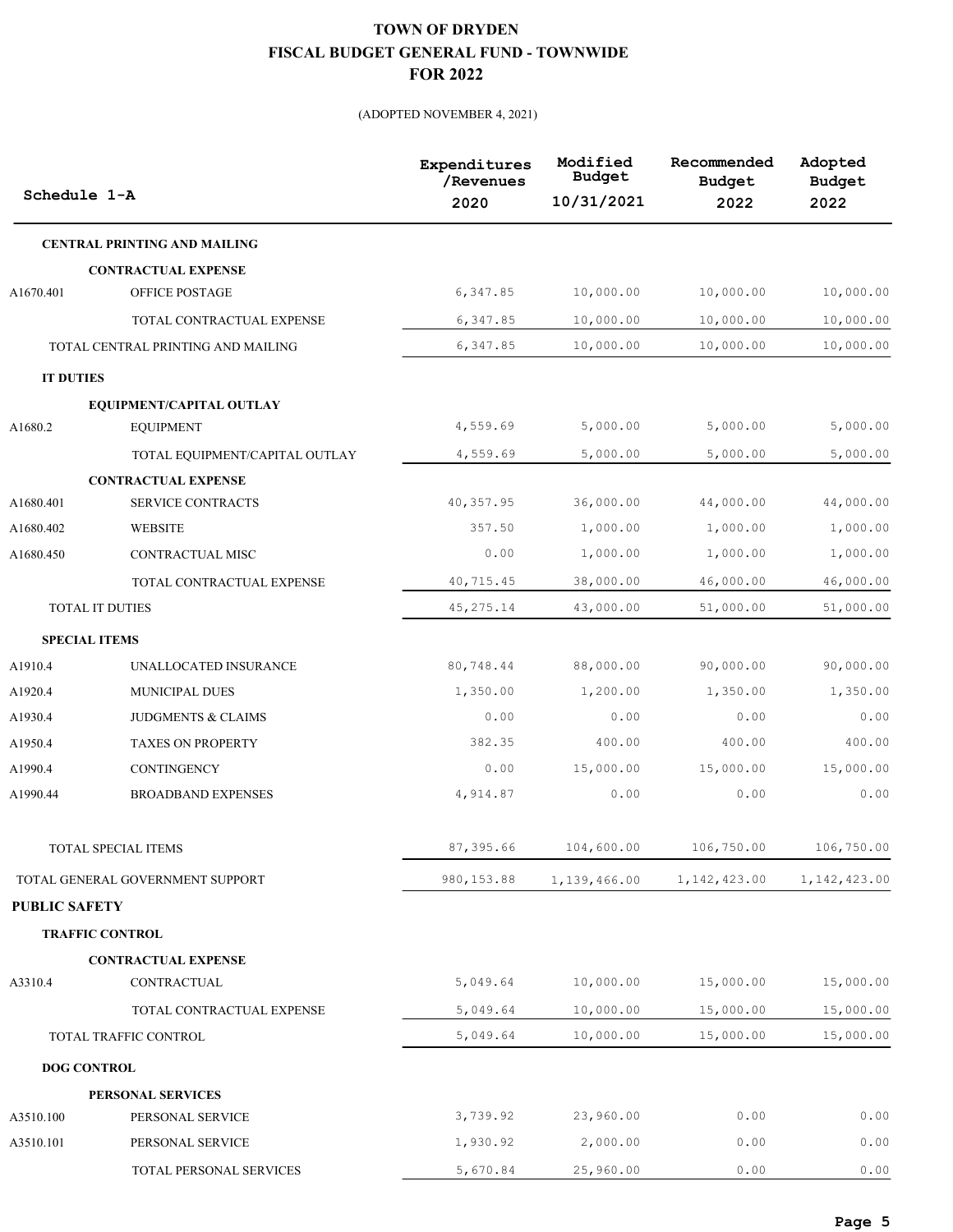| Schedule 1-A          |                                      | Expenditures<br>/Revenues<br>2020 | Modified<br>Budget<br>10/31/2021 | Recommended<br><b>Budget</b><br>2022 | Adopted<br><b>Budget</b><br>2022 |
|-----------------------|--------------------------------------|-----------------------------------|----------------------------------|--------------------------------------|----------------------------------|
|                       | <b>CONTRACTUAL EXPENSE</b>           |                                   |                                  |                                      |                                  |
| A3510.401             | <b>ENUMERATION</b>                   | 7,134.98                          | 0.00                             | 0.00                                 | 0.00                             |
| A3510.402             | <b>KENNEL LEASE</b>                  | 43,609.08                         | 21,600.00                        | 23,250.00                            | 23,250.00                        |
| A3510.403             | CONTRACTUAL                          | 0.00                              | 0.00                             | 65,000.00                            | 65,000.00                        |
| A3510.405             | DOG CONTROL VET FEES & SUPPLIES      | 420.32                            | 1,000.00                         | 2,000.00                             | 2,000.00                         |
|                       | TOTAL CONTRACTUAL EXPENSE            | 51,164.38                         | 22,600.00                        | 90,250.00                            | 90,250.00                        |
|                       | TOTAL DOG CONTROL                    | 56,835.22                         | 48,560.00                        | 90,250.00                            | 90,250.00                        |
|                       | DEMOLITION OF UNSAFE BUILDINGS       |                                   |                                  |                                      |                                  |
|                       | <b>CONTRACTUAL EXPENSE</b>           |                                   |                                  |                                      |                                  |
| A3650.4               | <b>CONTRAC</b>                       | 0.00                              | 0.00                             | 10,000.00                            | 10,000.00                        |
|                       | TOTAL CONTRACTUAL EXPENSE            | 0.00                              | 0.00                             | 10,000.00                            | 10,000.00                        |
|                       | TOTAL DEMOLITION OF UNSAFE BUILDINGS | 0.00                              | 0.00                             | 10,000.00                            | 10,000.00                        |
|                       | <b>TOTAL PUBLIC SAFETY</b>           | 61,884.86                         | 58,560.00                        | 115,250.00                           | 115,250.00                       |
| <b>TRANSPORTATION</b> |                                      |                                   |                                  |                                      |                                  |
|                       | <b>SUPT OF HIGHWAYS</b>              |                                   |                                  |                                      |                                  |
|                       | PERSONAL SERVICES                    |                                   |                                  |                                      |                                  |
| A5010.100             | <b>SUPT OF HIGHWAYS</b>              | 75,279.78                         | 76,786.00                        | 80,626.00                            | 80,626.00                        |
| A5010.101             | DPTY SUPT OF HIGHWAYS                | 57,022.92                         | 56,009.00                        | 58,810.00                            | 58,810.00                        |
| A5010.102             | <b>SECRETARY</b>                     | 36, 346.05                        | 35,700.00                        | 37,485.00                            | 37,485.00                        |
| A5010.103             | DPTY SUPT OF HIGHWAYS OT             | 0.00                              | 1,000.00                         | 1,000.00                             | 1,000.00                         |
|                       | TOTAL PERSONAL SERVICES              | 168,648.75                        | 169,495.00                       | 177,921.00                           | 177,921.00                       |
|                       | EQUIPMENT/CAPITAL OUTLAY             |                                   |                                  |                                      |                                  |
| A5010.2               | <b>EQUIPMENT</b>                     | 0.00                              | 1,400.00                         | 1,400.00                             | 1,400.00                         |
|                       | TOTAL EQUIPMENT/CAPITAL OUTLAY       | 0.00                              | 1,400.00                         | 1,400.00                             | 1,400.00                         |
|                       | <b>CONTRACTUAL EXPENSE</b>           |                                   |                                  |                                      |                                  |
| A5010.4               | CONTRACTUAL                          | 5,292.45                          | 10,100.00                        | 10,100.00                            | 10,100.00                        |
|                       | TOTAL CONTRACTUAL EXPENSE            | 5,292.45                          | 10,100.00                        | 10,100.00                            | 10,100.00                        |
|                       | TOTAL SUPT OF HIGHWAYS               | 173,941.20                        | 180,995.00                       | 189, 421.00                          | 189, 421.00                      |
|                       | <b>HIGHWAY ENGINEERING</b>           |                                   |                                  |                                      |                                  |
|                       | <b>CONTRACTUAL EXPENSE</b>           |                                   |                                  |                                      |                                  |
| A5020.4               | CONTRACTUAL                          | 0.00                              | 5,000.00                         | 5,000.00                             | 5,000.00                         |
|                       | TOTAL CONTRACTUAL EXPENSE            | 0.00                              | 5,000.00                         | 5,000.00                             | 5,000.00                         |
|                       | TOTAL HIGHWAY ENGINEERING            | 0.00                              | 5,000.00                         | 5,000.00                             | 5,000.00                         |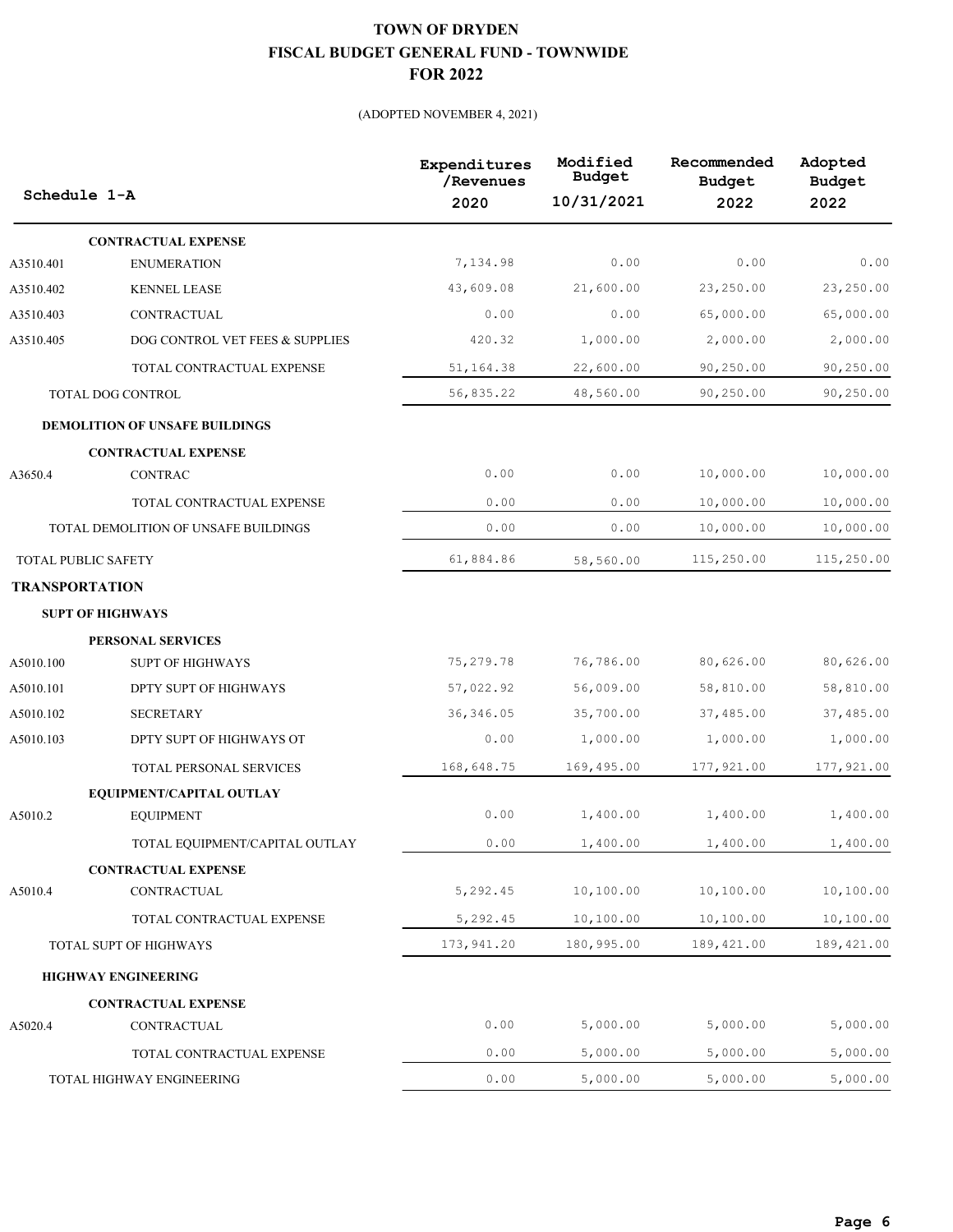| Schedule 1-A  |                                           | Expenditures<br>/Revenues<br>2020 | Modified<br><b>Budget</b><br>10/31/2021 | Recommended<br><b>Budget</b><br>2022 | Adopted<br><b>Budget</b><br>2022 |
|---------------|-------------------------------------------|-----------------------------------|-----------------------------------------|--------------------------------------|----------------------------------|
| <b>GARAGE</b> |                                           |                                   |                                         |                                      |                                  |
|               | <b>CONTRACTUAL EXPENSE</b>                |                                   |                                         |                                      |                                  |
| A5132.4       | CONTRACTUAL                               | 37,044.54                         | 50, 177.54                              | 52,000.00                            | 52,000.00                        |
|               | TOTAL CONTRACTUAL EXPENSE                 | 37,044.54                         | 50, 177.54                              | 52,000.00                            | 52,000.00                        |
|               | <b>TOTAL GARAGE</b>                       | 37,044.54                         | 50, 177.54                              | 52,000.00                            | 52,000.00                        |
|               | <b>STREET LIGHTING</b>                    |                                   |                                         |                                      |                                  |
|               | <b>CONTRACTUAL EXPENSE</b>                |                                   |                                         |                                      |                                  |
| A5182.4       | CONTRACTUAL                               | 6,540.36                          | 8,000.00                                | 9,000.00                             | 9,000.00                         |
|               | TOTAL CONTRACTUAL EXPENSE                 | 6,540.36                          | 8,000.00                                | 9,000.00                             | 9,000.00                         |
|               | TOTAL STREET LIGHTING                     | 6,540.36                          | 8,000.00                                | 9,000.00                             | 9,000.00                         |
|               | TOTAL TRANSPORTATION                      | 217,526.10                        | 244, 172.54                             | 255,421.00                           | 255, 421.00                      |
|               | ECONOMIC ASSISTANCE AND OPPORTUNITY       |                                   |                                         |                                      |                                  |
|               | PROGRAMS FOR AGING                        |                                   |                                         |                                      |                                  |
|               | <b>CONTRACTUAL EXPENSE</b>                |                                   |                                         |                                      |                                  |
| A6772.402     | <b>DRYDEN SENIORS</b>                     | 1,500.00                          | 1,500.00                                | 1,650.00                             | 1,650.00                         |
| A6772.403     | <b>GADABOUT</b>                           | 7,500.00                          | 7,500.00                                | 8,000.00                             | 8,000.00                         |
|               | TOTAL CONTRACTUAL EXPENSE                 | 9,000.00                          | 9,000.00                                | 9,650.00                             | 9,650.00                         |
|               | TOTAL PROGRAMS FOR AGING                  | 9,000.00                          | 9,000.00                                | 9,650.00                             | 9,650.00                         |
|               | TOTAL ECONOMIC ASSISTANCE AND OPPORTUNITY | 9,000.00                          | 9,000.00                                | 9,650.00                             | 9,650.00                         |
|               | <b>CULTURE AND RECREATION</b>             |                                   |                                         |                                      |                                  |
|               | RECREATION ADMINISTRATION                 |                                   |                                         |                                      |                                  |
|               | PERSONAL SERVICES                         |                                   |                                         |                                      |                                  |
| A7020.100     | DIRECTOR OF RECREATION                    | 17,543.01                         | 15,458.00                               | 56,784.00                            | 56,784.00                        |
| A7020.101     | RECREATION ASSISTANT 1                    | 38,196.90                         | 42,865.00                               | 45,041.00                            | 45,041.00                        |
| A7020.102     | RECREATION ASSISTANT 2                    | 0.00                              | 0.00                                    | 0.00                                 | 0.00                             |
|               | TOTAL PERSONAL SERVICES                   | 55,739.91                         | 58,323.00                               | 101,825.00                           | 101,825.00                       |
|               | EQUIPMENT/CAPITAL OUTLAY                  |                                   |                                         |                                      |                                  |
| A7020.201     | <b>EQUIPMENT</b>                          | 0.00                              | 1,000.00                                | 1,000.00                             | 1,000.00                         |
|               | TOTAL EQUIPMENT/CAPITAL OUTLAY            | 0.00                              | 1,000.00                                | 1,000.00                             | 1,000.00                         |
|               | <b>CONTRACTUAL EXPENSE</b>                |                                   |                                         |                                      |                                  |
| A7020.401     | CONTRACTUAL                               | 352.66                            | 2,225.00                                | 2,225.00                             | 2,225.00                         |
| A7020.405     | SOFTWARE ANNUAL UPKEEP                    | 3,775.00                          | 3,775.00                                | 3,775.00                             | 3,775.00                         |
|               | TOTAL CONTRACTUAL EXPENSE                 | 4,127.66                          | 6,000.00                                | 6,000.00                             | 6,000.00                         |
|               | TOTAL RECREATION ADMINISTRATION           | 59,867.57                         | 65, 323.00                              | 108,825.00                           | 108,825.00                       |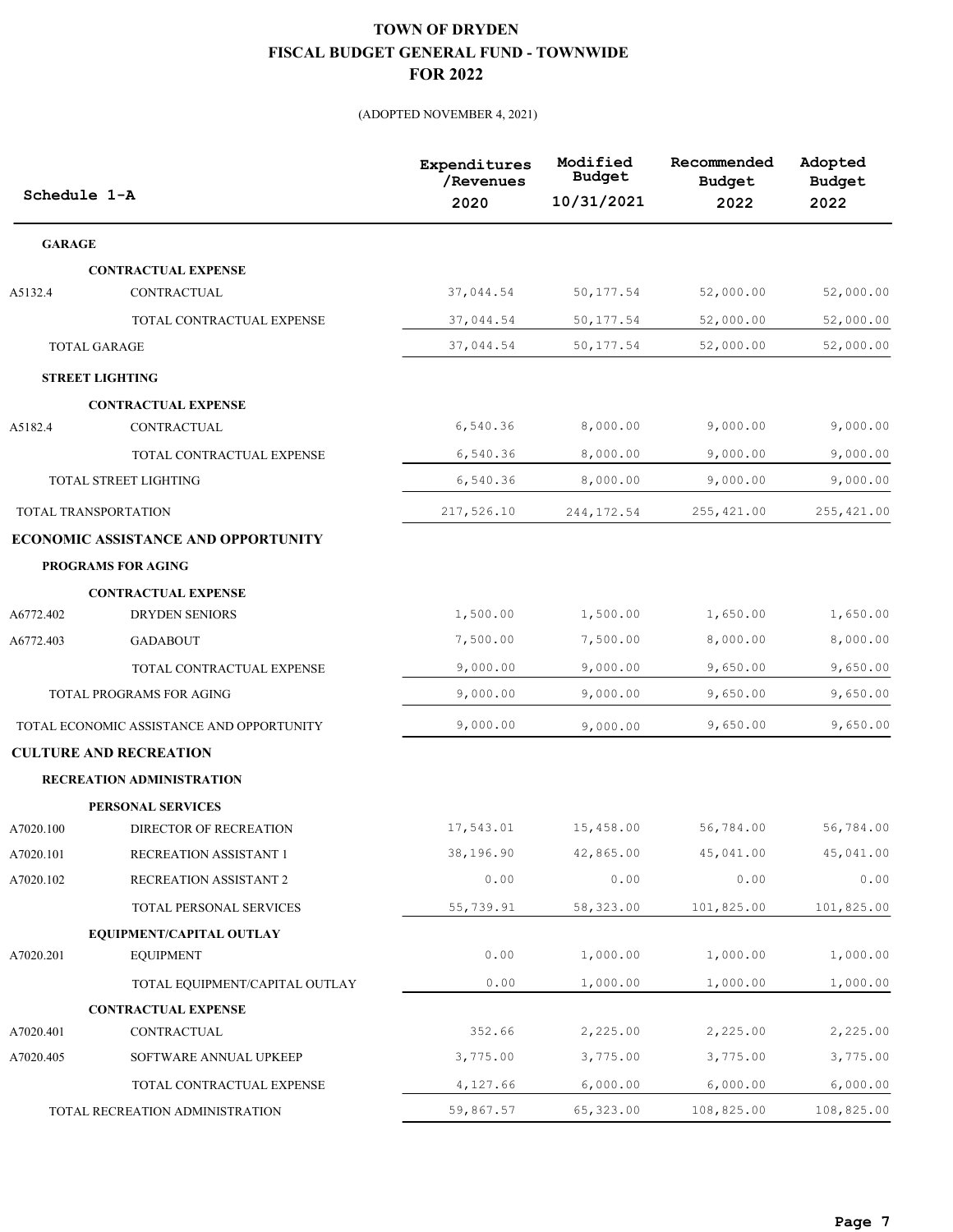|           | Schedule 1-A                   | Expenditures<br>/Revenues<br>2020 | Modified<br><b>Budget</b><br>10/31/2021 | Recommended<br><b>Budget</b><br>2022 | Adopted<br><b>Budget</b><br>2022 |
|-----------|--------------------------------|-----------------------------------|-----------------------------------------|--------------------------------------|----------------------------------|
|           | <b>DRYDEN PARKS AND TRAILS</b> |                                   |                                         |                                      |                                  |
|           | PERSONAL SERVICES              |                                   |                                         |                                      |                                  |
| A7110.1   | RAIL TRAIL PERS SERV           | 1,245.15                          | 0.00                                    | 0.00                                 | 0.00                             |
|           | TOTAL PERSONAL SERVICES        | 1,245.15                          | 0.00                                    | 0.00                                 | 0.00                             |
|           | <b>CONTRACTUAL EXPENSE</b>     |                                   |                                         |                                      |                                  |
| A7110.411 | DRYDEN RAIL TRAIL              | 2,010.00                          | 5,000.00                                | 5,000.00                             | 5,000.00                         |
| A7110.412 | NATURAL AREAS                  | 0.00                              | 0.00                                    | 0.00                                 | 0.00                             |
| A7110.414 | RAIL TRAIL GRANTS CONTRACTUAL  | 720.00                            | 66, 247.13                              | 0.00                                 | 0.00                             |
| A7110.415 | RAIL TRAIL BRIDGE GRANT        | 0.00                              | 51,000.00                               | 0.00                                 | 0.00                             |
|           | TOTAL CONTRACTUAL EXPENSE      | 2,730.00                          | 122, 247.13                             | 5,000.00                             | 5,000.00                         |
|           | TOTAL DRYDEN PARKS AND TRAILS  | 3,975.15                          | 122, 247.13                             | 5,000.00                             | 5,000.00                         |
|           | <b>YOUTH SERVICES</b>          |                                   |                                         |                                      |                                  |
|           | <b>CONTRACTUAL EXPENSE</b>     |                                   |                                         |                                      |                                  |
| A7310.4   | CONTRACTUAL                    | 85, 263.82                        | 112,216.00                              | 112,216.00                           | 112,216.00                       |
|           | TOTAL CONTRACTUAL EXPENSE      | 85, 263.82                        | 112,216.00                              | 112,216.00                           | 112,216.00                       |
|           | <b>TOTAL YOUTH SERVICES</b>    | 85,263.82                         | 112,216.00                              | 112,216.00                           | 112,216.00                       |
|           | <b>SUMMER CAMP</b>             |                                   |                                         |                                      |                                  |
|           | PERSONAL SERVICES              |                                   |                                         |                                      |                                  |
| A7320.101 | <b>SUMMER CAMP STAFF</b>       | 0.00                              | 18,000.00                               | 30,240.00                            | 30,240.00                        |
| A7320.102 | <b>FREEVILLE</b>               | 0.00                              | 0.00                                    | 30,240.00                            | 30,240.00                        |
|           | TOTAL PERSONAL SERVICES        | 0.00                              | 18,000.00                               | 60,480.00                            | 60,480.00                        |
|           | <b>CONTRACTUAL EXPENSE</b>     |                                   |                                         |                                      |                                  |
| A7320.4   | CONTRACTUAL                    | 35.00                             | 3,750.00                                | 3,750.00                             | 3,750.00                         |
| A7320.401 | <b>FREEVILLE</b>               | 0.00                              | 0.00                                    | 3,750.00                             | 3,750.00                         |
|           | TOTAL CONTRACTUAL EXPENSE      | 35.00                             | 3,750.00                                | 7,500.00                             | 7,500.00                         |
|           | TOTAL SUMMER CAMP              | 35.00                             | 21,750.00                               | 67,980.00                            | 67,980.00                        |
|           | <b>COMMUNITY RECREATION</b>    |                                   |                                         |                                      |                                  |
|           | <b>CONTRACTUAL EXPENSE</b>     |                                   |                                         |                                      |                                  |
| A7330.4   | CONTRACTUAL                    | 11,709.44                         | 27,900.00                               | 27,000.00                            | 27,000.00                        |
| A7330.401 | <b>REC PARTNERSHIP</b>         | 16,004.00                         | 15,291.00                               | 18,027.00                            | 18,027.00                        |
| A7330.414 | MARKETING/ADVERTISING          | 385.05                            | 2,000.00                                | 2,000.00                             | 2,000.00                         |
|           | TOTAL CONTRACTUAL EXPENSE      | 28,098.49                         | 45,191.00                               | 47,027.00                            | 47,027.00                        |
|           | TOTAL COMMUNITY RECREATION     | 28,098.49                         | 45,191.00                               | 47,027.00                            | 47,027.00                        |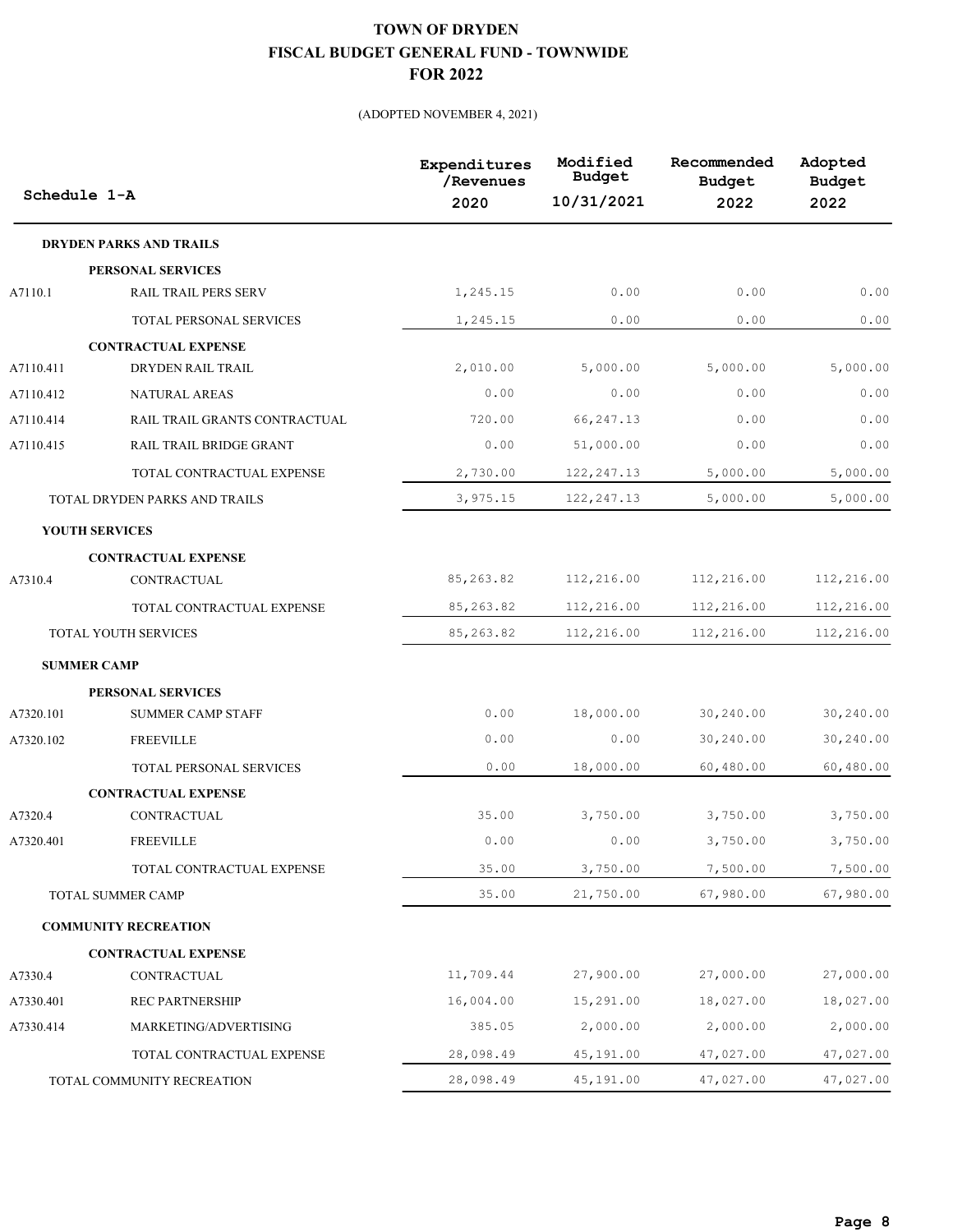#### (ADOPTED NOVEMBER 4, 2021)

| Schedule 1-A     |                                     | Expenditures<br>/Revenues<br>2020 | Modified<br><b>Budget</b><br>10/31/2021 | Recommended<br><b>Budget</b><br>2022 | Adopted<br><b>Budget</b><br>2022 |
|------------------|-------------------------------------|-----------------------------------|-----------------------------------------|--------------------------------------|----------------------------------|
| <b>LIBRARY</b>   |                                     |                                   |                                         |                                      |                                  |
|                  | <b>CONTRACTUAL EXPENSE</b>          |                                   |                                         |                                      |                                  |
| A7410.4          | SOUTHWORTH LIBRARY                  | 13,000.00                         | 14,000.00                               | 14,500.00                            | 14,500.00                        |
|                  | TOTAL CONTRACTUAL EXPENSE           | 13,000.00                         | 14,000.00                               | 14,500.00                            | 14,500.00                        |
|                  | <b>TOTAL LIBRARY</b>                | 13,000.00                         | 14,000.00                               | 14,500.00                            | 14,500.00                        |
| <b>HISTORIAN</b> |                                     |                                   |                                         |                                      |                                  |
|                  | <b>CONTRACTUAL EXPENSE</b>          |                                   |                                         |                                      |                                  |
| A7510.4          | <b>STIPEND</b>                      | 600.00                            | 600.00                                  | 600.00                               | 600.00                           |
| A7510.410        | CONTRACTUAL EXPENSES                | 0.00                              | 200.00                                  | 200.00                               | 200.00                           |
|                  | TOTAL CONTRACTUAL EXPENSE           | 600.00                            | 800.00                                  | 800.00                               | 800.00                           |
|                  | <b>TOTAL HISTORIAN</b>              | 600.00                            | 800.00                                  | 800.00                               | 800.00                           |
|                  | <b>HISTORIAN PROPERTY</b>           |                                   |                                         |                                      |                                  |
|                  | <b>CONTRACTUAL EXPENSE</b>          |                                   |                                         |                                      |                                  |
| A7520.4          | DRYDEN HISTORICAL SOCIETY           | 1,300.00                          | 1,300.00                                | 1,400.00                             | 1,400.00                         |
|                  | TOTAL CONTRACTUAL EXPENSE           | 1,300.00                          | 1,300.00                                | 1,400.00                             | 1,400.00                         |
|                  | TOTAL HISTORIAN PROPERTY            | 1,300.00                          | 1,300.00                                | 1,400.00                             | 1,400.00                         |
|                  | <b>OTHER CULTURE AND RECREATION</b> |                                   |                                         |                                      |                                  |
|                  | <b>CONTRACTUAL EXPENSE</b>          |                                   |                                         |                                      |                                  |
| A7989.4          | <b>DRYDEN CHORUS/BAND</b>           | 0.00                              | 750.00                                  | 750.00                               | 750.00                           |
| A7989.402        | <b>COMMUNITY MUSIC</b>              | 3,127.00                          | 7,500.00                                | 7,500.00                             | 7,500.00                         |
| A7989.403        | <b>AMERICAN LEGION/VFW</b>          | 1,100.00                          | 1,100.00                                | 1,200.00                             | 1,200.00                         |
| A7989.407        | <b>MISC GRANTS</b>                  | 1,750.00                          | 3,000.00                                | 3,000.00                             | 3,000.00                         |
|                  | TOTAL CONTRACTUAL EXPENSE           | 5,977.00                          | 12,350.00                               | 12,450.00                            | 12,450.00                        |
|                  | TOTAL OTHER CULTURE AND RECREATION  | 5,977.00                          | 12,350.00                               | 12,450.00                            | 12,450.00                        |
|                  | TOTAL CULTURE AND RECREATION        | 198, 117.03                       | 395, 177. 13                            | 370,198.00                           | 370,198.00                       |
|                  | HOME AND COMMUNITY SERVICES         |                                   |                                         |                                      |                                  |
|                  | <b>TOWNWIDE PLANNING</b>            |                                   |                                         |                                      |                                  |
|                  | <b>CONTRACTUAL EXPENSE</b>          |                                   |                                         |                                      |                                  |
| A8020.412        | VARNA DEVELOPMENT IMPLEMENTATION    | 1,500.00                          | 3,000.00                                | 3,000.00                             | 3,000.00                         |
| A8020.458        | COMPREHENSIVE PLAN                  | 57,142.70                         | 38,102.60                               | 30,000.00                            | 30,000.00                        |
|                  | TOTAL CONTRACTUAL EXPENSE           | 58,642.70                         | 41,102.60                               | 33,000.00                            | 33,000.00                        |
|                  | TOTAL TOWNWIDE PLANNING             | 58,642.70                         | 41,102.60                               | 33,000.00                            | 33,000.00                        |

**NYS CDBG HOUSING COND. STUDY GRANT**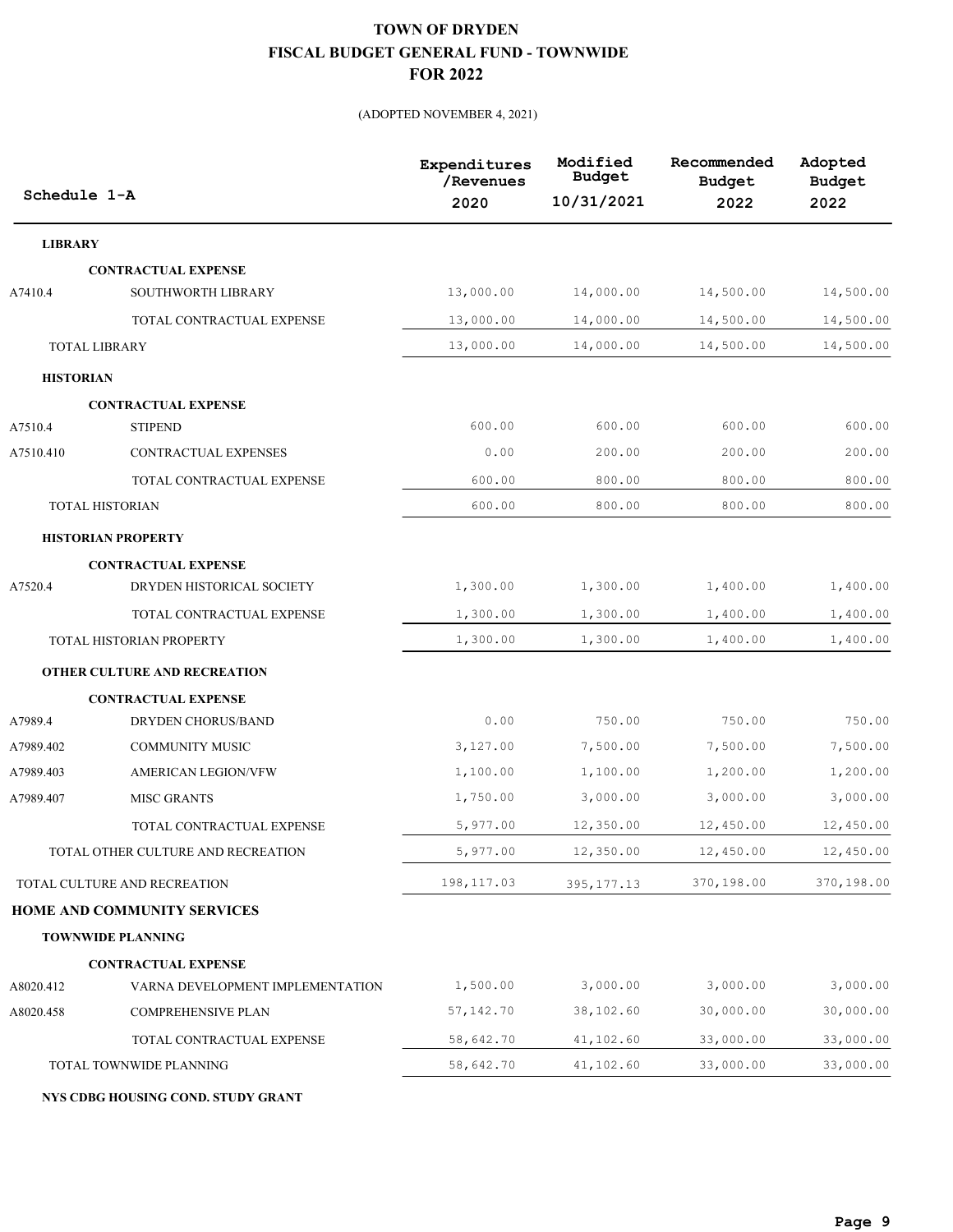| Schedule 1-A             |                                          | Expenditures<br>/Revenues<br>2020 | Modified<br><b>Budget</b><br>10/31/2021 | Recommended<br><b>Budget</b><br>2022 | Adopted<br><b>Budget</b><br>2022 |
|--------------------------|------------------------------------------|-----------------------------------|-----------------------------------------|--------------------------------------|----------------------------------|
|                          | <b>CONTRACTUAL EXPENSE</b>               |                                   |                                         |                                      |                                  |
| A8668.401                | NYS CDBG HOUSING COND. STUDY GRANT       | 0.00                              | 0.00                                    | 0.00                                 | 0.00                             |
|                          | TOTAL CONTRACTUAL EXPENSE                | 0.00                              | 0.00                                    | 0.00                                 | 0.00                             |
|                          | TOTAL NYS CDBG HOUSING COND. STUDY GRANT | 0.00                              | 0.00                                    | 0.00                                 | 0.00                             |
| <b>CONSERVATION</b>      |                                          |                                   |                                         |                                      |                                  |
|                          | <b>CONTRACTUAL EXPENSE</b>               |                                   |                                         |                                      |                                  |
| A8710.4                  | CONTRACTUAL                              | 0.00                              | 1,000.00                                | 1,000.00                             | 1,000.00                         |
| A8710.41                 | <b>CLIMATE SMART INITIATIVES</b>         | 0.00                              | 0.00                                    | 1,000.00                             | 1,000.00                         |
|                          | TOTAL CONTRACTUAL EXPENSE                | 0.00                              | 1,000.00                                | 2,000.00                             | 2,000.00                         |
|                          | TOTAL CONSERVATION                       | 0.00                              | 1,000.00                                | 2,000.00                             | 2,000.00                         |
|                          | <b>FLOOD/EROSION CONTROL</b>             |                                   |                                         |                                      |                                  |
|                          | <b>CONTRACTUAL EXPENSE</b>               |                                   |                                         |                                      |                                  |
| A8745.4                  | CRISPELL DAM                             | 11,339.96                         | 3,000.00                                | 0.00                                 | 0.00                             |
| A8745.403                | CRISPELL DAM ENGINEERING                 | 7,252.60                          | 17,000.00                               | 20,000.00                            | 20,000.00                        |
|                          | TOTAL CONTRACTUAL EXPENSE                | 18,592.56                         | 20,000.00                               | 20,000.00                            | 20,000.00                        |
|                          | TOTAL FLOOD/EROSION CONTROL              | 18,592.56                         | 20,000.00                               | 20,000.00                            | 20,000.00                        |
|                          | <b>GENER NATUR RESOURCES</b>             |                                   |                                         |                                      |                                  |
|                          | <b>CONTRACTUAL EXPENSE</b>               |                                   |                                         |                                      |                                  |
| A8790.401                | STORMWATER MANAGEMENT                    | 2,344.15                          | 2,500.00                                | 2,500.00                             | 2,500.00                         |
| A8790.402                | FALL CREEK AQUIFER STUDY                 | 4,500.00                          | 18,000.00                               | 18,000.00                            | 18,000.00                        |
| A8790.403                | WATERSHED MONITORING                     | 14,391.00                         | 14,972.00                               | 16,197.00                            | 16,197.00                        |
|                          | TOTAL CONTRACTUAL EXPENSE                | 21, 235.15                        | 35, 472.00                              | 36,697.00                            | 36,697.00                        |
|                          | TOTAL GENER NATUR RESOURCES              | 21, 235.15                        | 35, 472.00                              | 36,697.00                            | 36,697.00                        |
|                          | TOTAL HOME AND COMMUNITY SERVICES        | 98, 470.41                        | 97,574.60                               | 91,697.00                            | 91,697.00                        |
| <b>EMPLOYEE BENEFITS</b> |                                          |                                   |                                         |                                      |                                  |
|                          | <b>EMPLOYEE BENEFITS</b>                 |                                   |                                         |                                      |                                  |
| A9010.8                  | <b>RETIREMENT</b>                        | 109,709.75                        | 117,086.00                              | 92,000.00                            | 92,000.00                        |
| A9030.8                  | SOCIAL SECURITY                          | 50,144.87                         | 59,000.00                               | 64,000.00                            | 64,000.00                        |
| A9040.8                  | <b>WORKERS COMP</b>                      | 15,707.85                         | 18,000.00                               | 12,000.00                            | 12,000.00                        |
|                          | TOTAL EMPLOYEE BENEFITS                  | 175,562.47                        | 194,086.00                              | 168,000.00                           | 168,000.00                       |
| <b>UNEMPLOYMENT</b>      |                                          |                                   |                                         |                                      |                                  |
| A9050.8                  | NYS UNEMPLOYMENT                         | 2,622.11                          | 8,000.00                                | 8,000.00                             | 8,000.00                         |
| A9060.8                  | MEDICAL INSURANCE                        | 321,719.44                        | 380,000.00                              | 390,000.00                           | 390,000.00                       |
| A9089.8                  | MEDICARE                                 | 11,727.40                         | 15,500.00                               | 16,000.00                            | 16,000.00                        |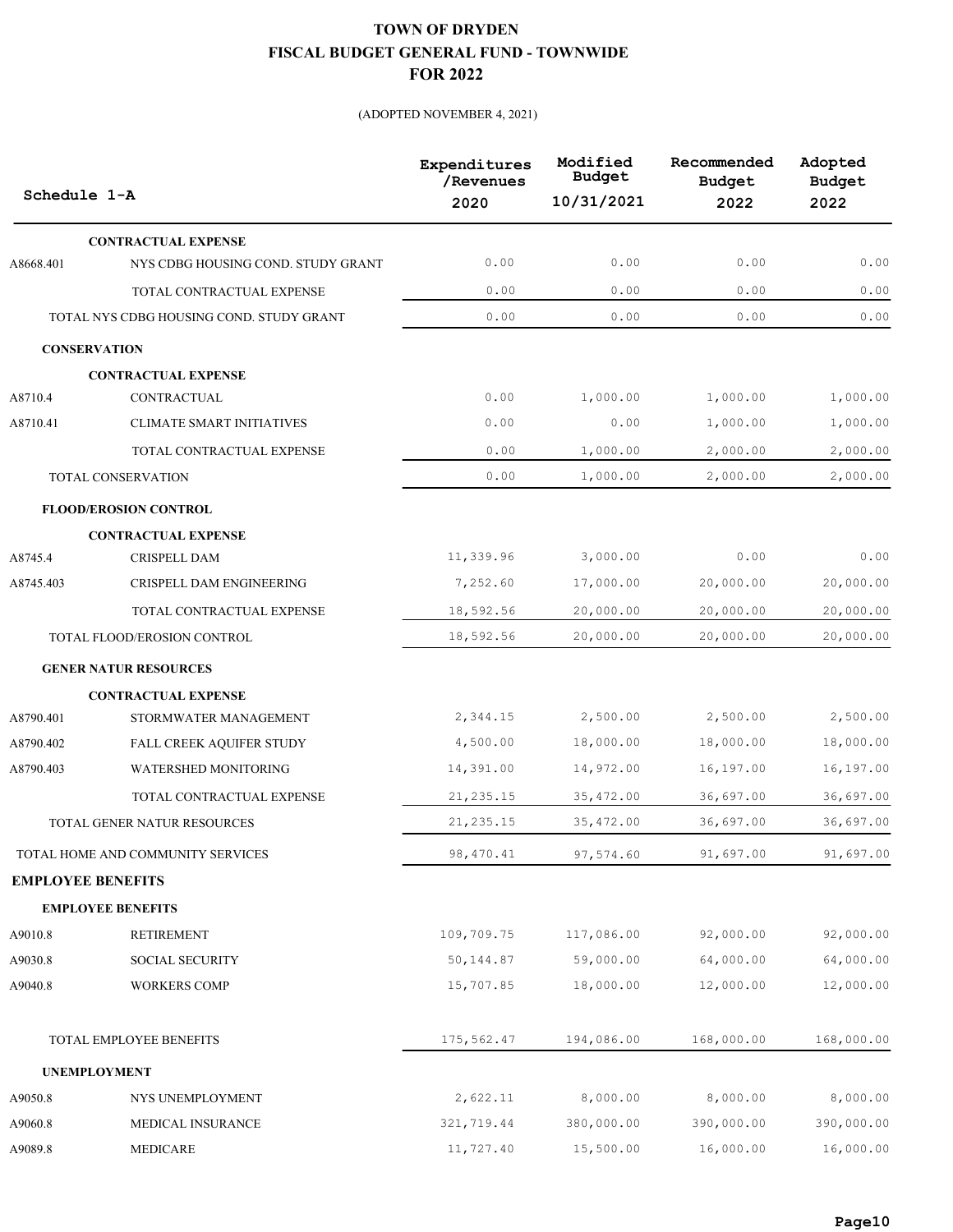|                             |                                   | Expenditures<br>/Revenues | Modified<br><b>Budget</b> | Recommended<br><b>Budget</b> | Adopted<br><b>Budget</b> |
|-----------------------------|-----------------------------------|---------------------------|---------------------------|------------------------------|--------------------------|
| Schedule 1-A                |                                   | 2020                      | 10/31/2021                | 2022                         | 2022                     |
|                             | TOTAL UNEMPLOYMENT                | 336,068.95                | 403,500.00                | 414,000.00                   | 414,000.00               |
|                             | TOTAL EMPLOYEE BENEFITS           | 511,631.42                | 597,586.00                | 582,000.00                   | 582,000.00               |
| <b>DEBT SERVICE</b>         |                                   |                           |                           |                              |                          |
| <b>PRINCIPAL</b>            |                                   |                           |                           |                              |                          |
|                             | <b>PRINCIPAL</b>                  |                           |                           |                              |                          |
| A9785.6                     | <b>STREET LIGHTING</b>            | 0.00                      | 0.00                      | 1,361.00                     | 1,361.00                 |
|                             | TOTAL PRINCIPAL                   | 0.00                      | 0.00                      | 1,361.00                     | 1,361.00                 |
|                             | <b>INTEREST</b>                   |                           |                           |                              |                          |
| A9785.7                     | <b>STREET LIGHTING</b>            | 0.00                      | 0.00                      | 1,608.00                     | 1,608.00                 |
|                             | <b>TOTAL INTEREST</b>             | 0.00                      | 0.00                      | 1,608.00                     | 1,608.00                 |
|                             | <b>TOTAL PRINCIPAL</b>            | 0.00                      | 0.00                      | 2,969.00                     | 2,969.00                 |
| <b>TOTAL DEBT SERVICE</b>   |                                   | 0.00                      | 0.00                      | 2,969.00                     | 2,969.00                 |
|                             | <b>INTERFUND TRANSFERS</b>        |                           |                           |                              |                          |
|                             | <b>TRANSFERS TO OTHER FUNDS</b>   |                           |                           |                              |                          |
| A9901.9                     | <b>INTERFUND TRANSFER</b>         | 0.00                      | 0.00                      | 9,000.00                     | 9,000.00                 |
|                             | TOTAL TRANSFERS TO OTHER FUNDS    | 0.00                      | 0.00                      | 9,000.00                     | 9,000.00                 |
|                             | <b>TRANSFERS TO CAPITAL FUNDS</b> |                           |                           |                              |                          |
| A9950.9                     | TRANSFER CAPITAL PROJECT FUND     | 0.00                      | 112,000.00                | 0.00                         | 0.00                     |
| A9950.901                   | <b>BROADBAND</b>                  | 0.00                      | 0.00                      | 1,045,510.00                 | 1,045,510.00             |
| A9950.902                   | <b>RAIL TRAIL BRIDGE</b>          | 0.00                      | 0.00                      | 30,000.00                    | 30,000.00                |
|                             | TOTAL TRANSFERS TO CAPITAL FUNDS  | 0.00                      | 112,000.00                | 1,075,510.00                 | 1,075,510.00             |
|                             | TOTAL INTERFUND TRANSFERS         | 0.00                      | 112,000.00                | 1,084,510.00                 | 1,084,510.00             |
| <b>TOTAL APPROPRIATIONS</b> |                                   | 2,076,783.70              | 2,653,536.27              | 3,654,118.00                 | 3,654,118.00             |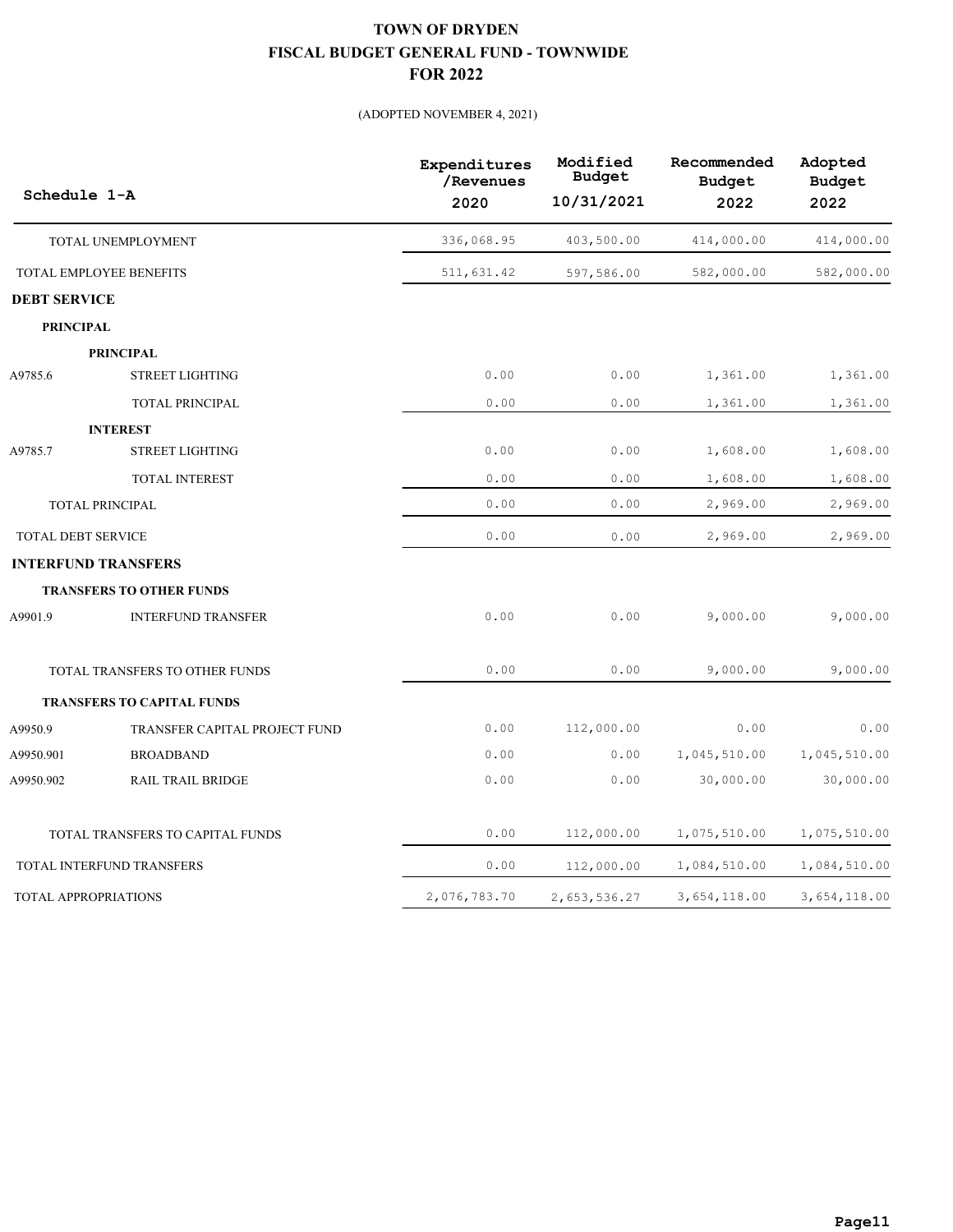|       | Schedule 2-A                             | Expenditures<br>/Revenues<br>2020 | Modified<br><b>Budget</b><br>10/31/2021 | Recommended<br><b>Budget</b><br>2022 | Adopted<br><b>Budget</b><br>2022 |
|-------|------------------------------------------|-----------------------------------|-----------------------------------------|--------------------------------------|----------------------------------|
|       | <b>ESTIMATED REVENUES</b>                |                                   |                                         |                                      |                                  |
|       | <b>REAL PROPERTY TAXES</b>               |                                   |                                         |                                      |                                  |
| A1001 | REAL PROPERTY TAXES                      | 1,809,409.37                      | 1,937,127.00                            | 1,924,932.13                         | 1,924,932.13                     |
|       | TOTAL REAL PROPERTY TAXES                | 1,809,409.37                      | 1,937,127.00                            | 1,924,932.13                         | 1,924,932.13                     |
|       | <b>REAL PROPERTY TAX ITEMS</b>           |                                   |                                         |                                      |                                  |
| A1081 | TAX ITEMS TO LIEU OF TAXES               | 32,092.59                         | 50,400.00                               | 48,800.00                            | 48,800.00                        |
| A1090 | INT/PEN ON PR TAXES                      | 8,779.20                          | 8,000.00                                | 9,000.00                             | 9,000.00                         |
|       | TOTAL REAL PROPERTY TAX ITEMS            | 40,871.79                         | 58,400.00                               | 57,800.00                            | 57,800.00                        |
|       | <b>NON-PROPERTY TAX ITEMS</b>            |                                   |                                         |                                      |                                  |
| A1120 | <b>SALES TAX</b>                         | 0.00                              | 0.00                                    | 0.00                                 | 0.00                             |
| A1130 | UTILITIES GROSS RECEIPTS TAX             | 722.05                            | 1,000.00                                | 700.00                               | 700.00                           |
| A1170 | <b>FRANCHISE</b>                         | 27,727.93                         | 25,000.00                               | 27,000.00                            | 27,000.00                        |
|       | TOTAL NON-PROPERTY TAX ITEMS             | 28,449.98                         | 26,000.00                               | 27,700.00                            | 27,700.00                        |
|       | DEPARTMENTAL INCOME                      |                                   |                                         |                                      |                                  |
| A1255 | <b>CLERK FEES</b>                        | 2,567.16                          | 2,000.00                                | 2,000.00                             | 2,000.00                         |
| A1256 | PASSPORT APPLICATION FEES                | 1,155.00                          | 2,700.00                                | 2,700.00                             | 2,700.00                         |
| A1257 | PASSPORT PHOTO FEES                      | 510.00                            | 1,200.00                                | 1,200.00                             | 1,200.00                         |
| A1550 | DOG IMPOUND FEES                         | 1,105.00                          | 1,000.00                                | 1,000.00                             | 1,000.00                         |
| A2001 | REC. FEES                                | 4,230.00                          | 18,000.00                               | 18,000.00                            | 18,000.00                        |
| A2002 | SUMMER CAMP REGISTRATION FEES            | 0.00                              | 0.00                                    | 28,350.00                            | 28,350.00                        |
| A2004 | MISC RECREATION/PROGRAM ADMISSION        | 0.00                              | 0.00                                    | 0.00                                 | 0.00                             |
| A2005 | <b>REC - MISC GRANTS</b>                 | 3,000.00                          | 3,000.00                                | 3,000.00                             | 3,000.00                         |
| A2006 | REC. SPONSORSHIPS/DONATIONS              | 0.00                              | 500.00                                  | 500.00                               | 500.00                           |
| A2007 | SUMMER CAMP REGISTRATION FEES            | 0.00                              | 22,000.00                               | 28,350.00                            | 28,350.00                        |
| A2008 | <b>SUMMER CAMP GRANTS &amp; SPONSORS</b> | 0.00                              | 5,600.00                                | 5,500.00                             | 5,500.00                         |
| A2009 | RAIL TRAIL GRANTS & DONATIONS            | 672.00                            | 0.00                                    | 0.00                                 | 0.00                             |
| A2070 | DRYDEN CHORUS/BAND                       | 0.00                              | 0.00                                    | 0.00                                 | 0.00                             |
| A2082 | <b>JCAP GRANT - COURT</b>                | 0.00                              | 12,000.00                               | 0.00                                 | 0.00                             |
| A2189 | NYS CDBG HOUSING COND. STUDY GRANT       | 0.00                              | 0.00                                    | 0.00                                 | 0.00                             |
|       | TOTAL DEPARTMENTAL INCOME                | 13,239.16                         | 68,000.00                               | 90,600.00                            | 90,600.00                        |
|       | <b>INTERGOVERNMENTAL CHARGES</b>         |                                   |                                         |                                      |                                  |
| A2350 | YOUTH SERVICES, OTHER GOVERNMENTS        | 39,100.01                         | 37,127.00                               | 39,490.00                            | 39,490.00                        |
|       | TOTAL INTERGOVERNMENTAL CHARGES          | 39,100.01                         | 37,127.00                               | 39,490.00                            | 39,490.00                        |
|       | <b>USE OF MONEY AND PROPERTY</b>         |                                   |                                         |                                      |                                  |
| A2401 | <b>INTEREST</b>                          | 5,640.62                          | 4,000.00                                | 4,000.00                             | 4,000.00                         |
|       | TOTAL USE OF MONEY AND PROPERTY          | 5,640.62                          | 4,000.00                                | 4,000.00                             | 4,000.00                         |